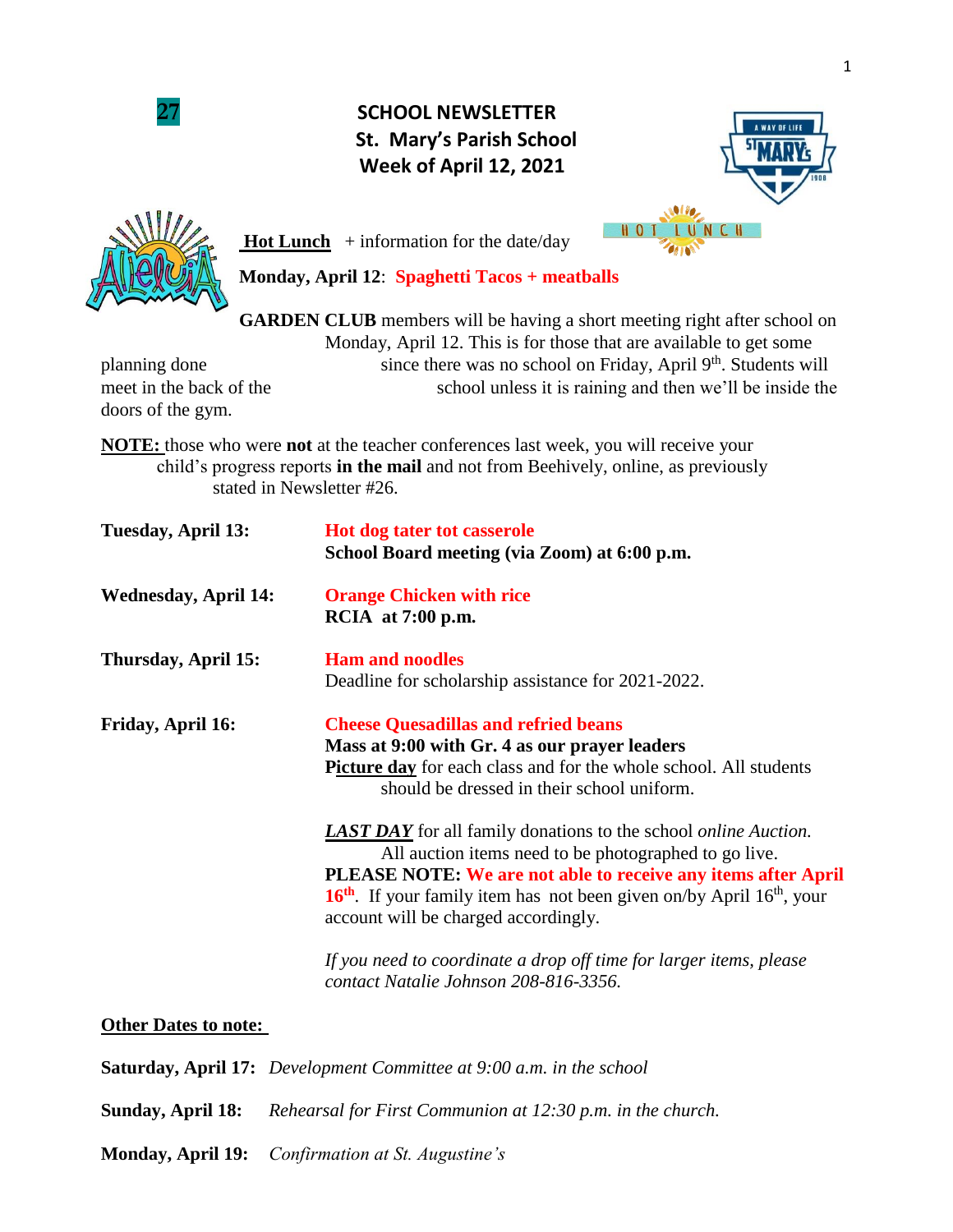**Tuesday, April 20:** *Confirmation for St. Mary's at All Saints in Lewiston at 7:00 p.m.*

**Sunday, April 25:** *First Communion at 12:30 p.m.*

**Monday, April 25:** *CHEF FOR A DAY! Matthew Ristine, Sixth Grader, will be cooking hot lunch. Parents bid on this item at the 2020 Auction; school will receive Matt's wonderful cooking gifts!*

**May 8th is THE date for our online Auction—first time ever!!! SAVE the date please and let ALL your friends, relatives and neighbors know about this great event….it is OPEN for everyone to come and enjoy….** More details soon!

**Thank you so very much** for your generous support in this year of adapting to doing our Auction in a creative and "fun" way. Remember:

- ❖ there is NO limit to the number who can "attend" the auction this year
- ❖ there is NO costly dinner
- ❖ there ARE wonderful donations to bid on (as always) and **BEST OF ALL**
- ❖ we are NOT LIMITED to just the people in the Palouse. We able to have persons from across the USA to attend as well as from around the world!!!

**OPEN HOUSE:** Due to the restrictions around COVID this year, we have "adapted" Open House this year. At your child's conference you should have received items about the next grade. If you need more to give to friends, please request them from the school office **(208-882-2121).** We also have postcards about the school to give to prospective families. If you would like some more please call the office. Also, if you would like to speak to your child's teacher for next year, please make this request at the school office too.

YOU are the best ambassadors for the school, so please do invite your friends to consider St. Mary's for their child's education!

**SCHOOL MUSICAL:** Just to let you all know, Nikki Crathorne and the students have been busy putting together a production of *Mary Poppins.* Again, this production will be put together very creatively this year, since we won't be able to come physically together for it. Nikki will be giving more information about this event soon. We promise you that it will be an event that you will thoroughly enjoy!

**GARDEN CLUB:** members will be having a short meeting right after school on Monday, April 12. This is for those that are available to get some planning done since there was no school on Friday, April 9<sup>th</sup>. Students will meet in the back of the school unless it is raining and then we'll be inside the doors of the gym.

**SPELLING BEE:** We wanted to be sure you all know that Wyatt Thornycroft, 8<sup>th</sup> grader, won our school spelling bee. He was our representative at the Regional Spelling Bee. Wyatt placed #6, but since there was a three-way tie for third place, Wyatt placed 4<sup>th</sup>. AND he was only three words from actually earning third place. He earned a certificate and a medal for participation. Wyatt did a great job and we are proud of him!